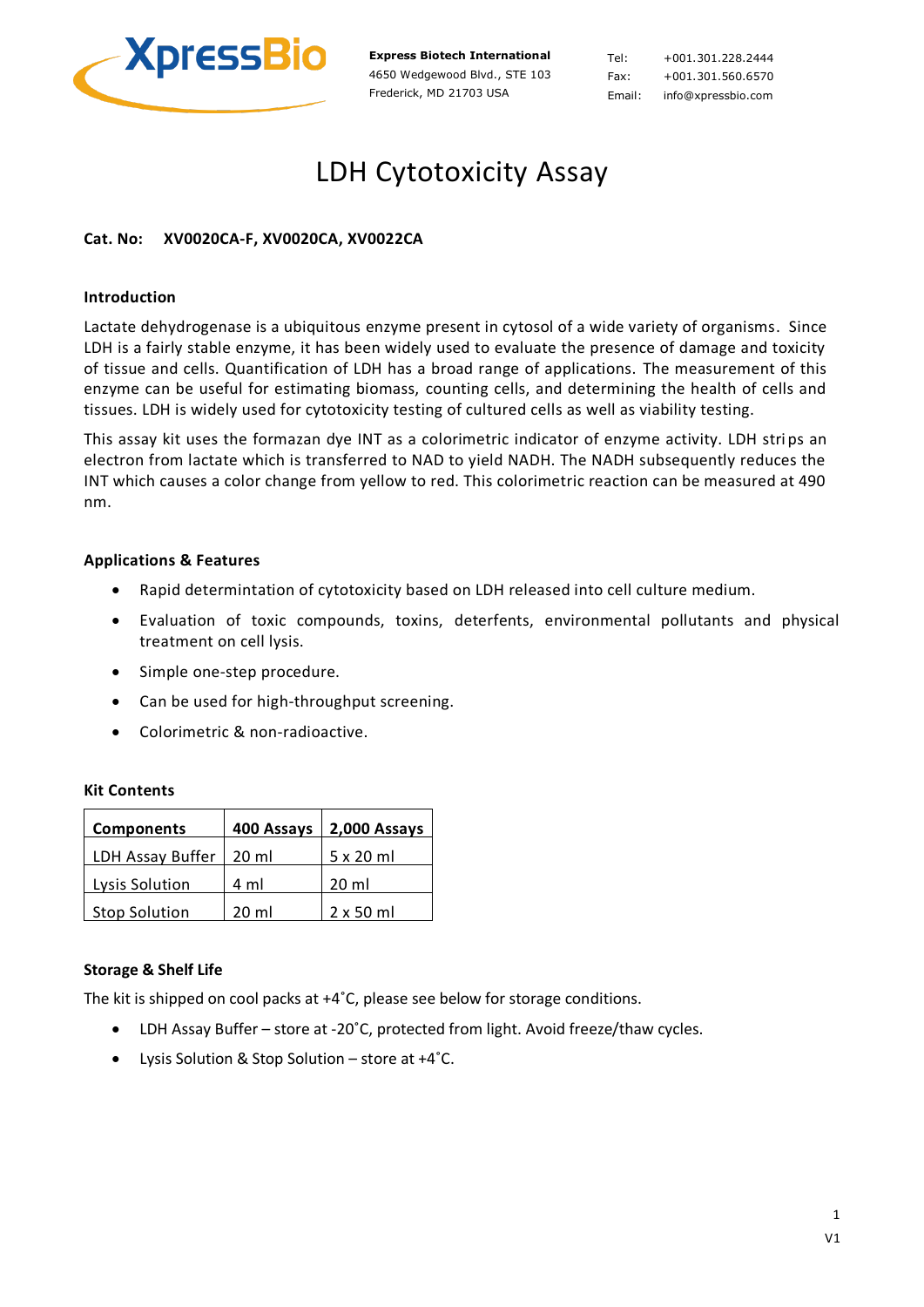

Tel: +001.301.228.2444 Fax: +001.301.560.6570 Email: info@xpressbio.com

# **Protocol**

1. Cells are grown in a 96-well plate at a density of  $1 \times 10^4$  – 5  $\times$  10<sup>4</sup> cells/well in 100 µl growth medium.

*Note: Assays can be performed on either adherent cells or cells in suspension.*

- 2. On the same plate, prepare the following controls in triplicates.
- **Untreated Cells Control:** Contain untreated cells to serve as a vehicle control. Add the same solvent used to deliver the test compounds.
- **Lysis Control** (Maximum LDH Activity): Seed the same number of cells in these wells as in step 1.

*Note: Different cell types contain different amounts of LDH. Therefore, the optimal cell density used should be determined empirically by performing a "total lysis" using different number of cells. The resulting LDH absorbance reading can be plotted against the cell number. The optimal cell number should be the one that falls within the linear range of the absorbance curve.*

- 3. Add test compounds and vehicle controls to the appropriate wells.
- 4. Culture the cells for the required amount of time in a humidified 37˚C incubator equilibrated with 5% CO2.
- 5. To the lysis control wells (maximum LDH activity) add 10 μl of 10X Lysis Solution and mix by gentle tapping.
- 6. Return the plate to a humidified  $37^{\circ}$ C, 5% CO<sub>2</sub> incubator for 45 minutes.
- 7. **[Optional]** Centrifuge the 96-well at 600 x g for 10 minutes.
- 8. Collect 50 μl of culture supernatant from each well and transfer it to a new 96-well flat-bottom plate. Be careful not to transfer any cell materials.
- 9. Equilibrate LDH Assay Buffer to room temperature.
- 10. Add 50 μl LDH Assay Buffer per well. Mix by gentle shaking for 30 seconds and incubate at room temperature for 10-30 minutes protected from light.
- 11. Add 50 μl of Stop Solution to each sample well and mix.

*Note: Perform measurement of the absorbance within one hour after addition of the Stop Solution. If the reaction rate is slow (i.e. slow color conversion), absorbance can be measured without adding the Stop Solution.*

12. Measure the absorbance (OD) of all controls and experimental samples with a plate reader equipped with 490 nm filter. The reference wavelength should be 650 nm.

*Note: Air bubbles present in the wells affect the absorbance readings. Break any bubbles present in the wells with a syringe needle and/or centrifugation before reading.*